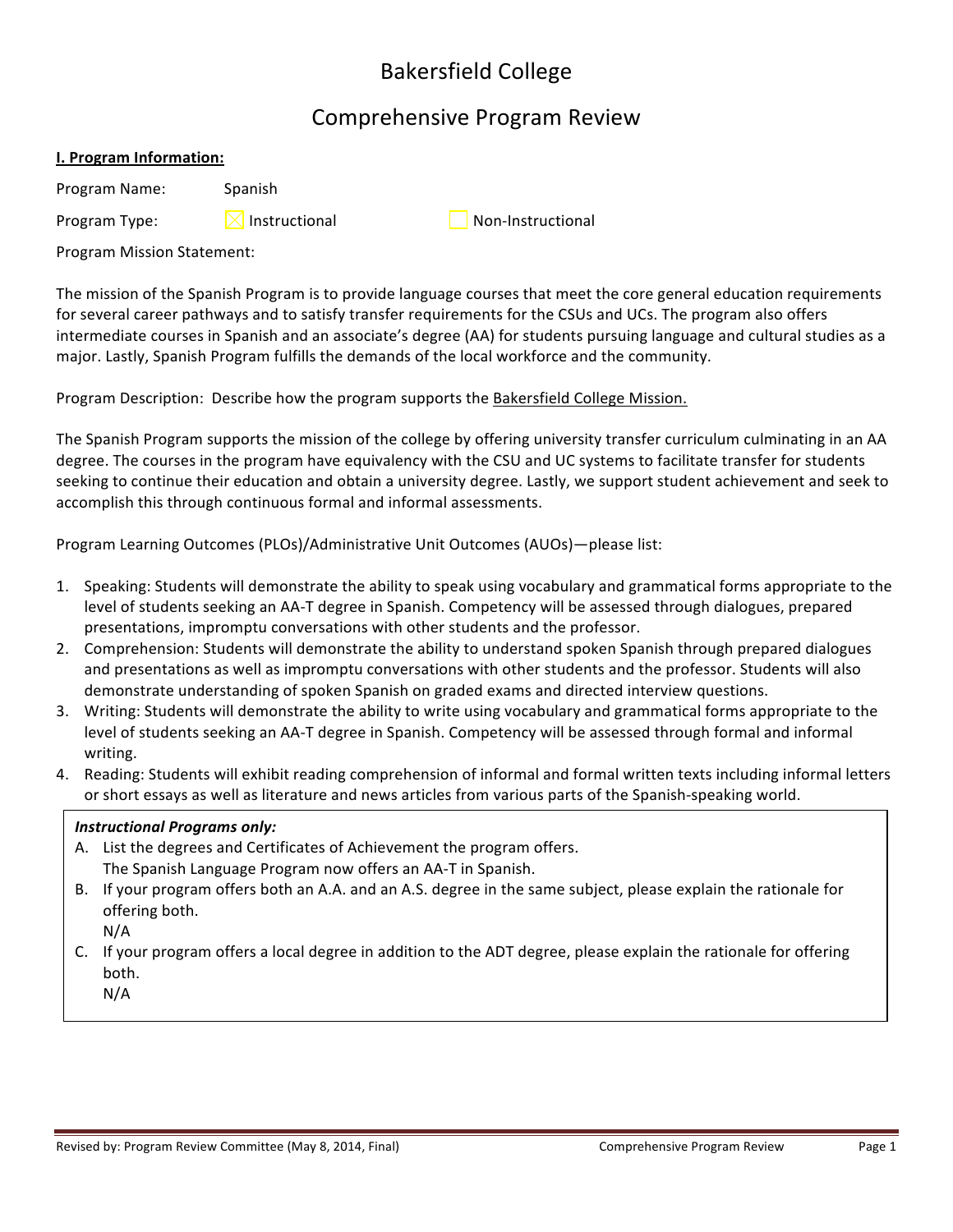#### **II. Program Assessment:**

- A. How did your outcomes assessment results during the past three years inform your program planning?
	- All the sections of a particular course administer the same assessment tool to evaluate the SLOs. The instructors of the course work together to develop the assessment tool and agree to administer it during the same week. Afterwards, the data is collected, analyzed, and uploaded to CurricUNET. This approach has made visible the need to implement assessments that measures both course progress as well as program effectiveness. As a result, the program is currently gathering forms of assessment that can be implemented into the curriculum independently of which instructor measures student/program success.
	- Previous assessment results indicated many students in the lower level courses possessed a high level of prior knowledge and skills. The assessments revealed a need to address the specific needs of students with previous knowledge of the Spanish language and, to resolve this situation, we created two new courses for heritage Spanish speakers.
	- The program has established the AA-T just this semester, and we are in the process of gathering data from this newly established sequence of courses. Every course will assess SLO #1 in Fall 2014.
- B. How did your outcomes assessment results during the past three years inform your resource requests this year?

Our success rate has dropped by 2% in the last year. We conjecture that this is in part due to the increase in the number of students that we are serving by over 200 (1055-1266 on census day). Consequently, students are now being forced to sit further to the sides and back of our classrooms. Our language learning classrooms are naturally dependent on visual as well as auditory input, but we are doing what the college and our community has asked of us—we have done more with less. We respectfully suggest that we could serve our students in a superior manner with technology that will allow students to be able to see and interact with visual images and projected writing from the sides and back of our classrooms.

As many students complain of not being able to see or hear what we present and are often seen leaning forward and squinting to see the information, we present the following information that we feel inhibits our instruction:

- Technology in the Language Arts Building is outdated and inadequate for effective teaching.
- The computers in some of the classrooms have been broken for a year.
- In one classroom, the broken TV and computer have not been removed.
- Portable computers placed in the classrooms don't allow the instructor to see the screen.
- Some classrooms are crowded with outdated equipment that makes it difficult for the instructor to walk around and supervise student's activities.

The technology that will have an impact in classroom instruction and in future student success and outcomes for our program will be:

- Wall Mounted Projectors in LA 201 and LA224 with a Station Internet Computer and document readers.
- C. Describe how the program monitors and evaluates its effectiveness.
- The program now uses both pre and post assessments to better evaluate student learning especially where there is such a broad range of abilities and prior knowledge. Each year, we formally evaluate and report on an SLO and a PLO. We continuously evaluate all of our learning outcomes and are in the process of aligning these. From the spring of 2013 to the spring of 2014, our assessment methods have undergone a tremendous transformation. In 2013 all levels of Spanish were assessed using a single outcome assessment. For example, in Spanish B1 we had the following results: Spanish B1 - 180 Students were assessed with 142 passing. Out of 180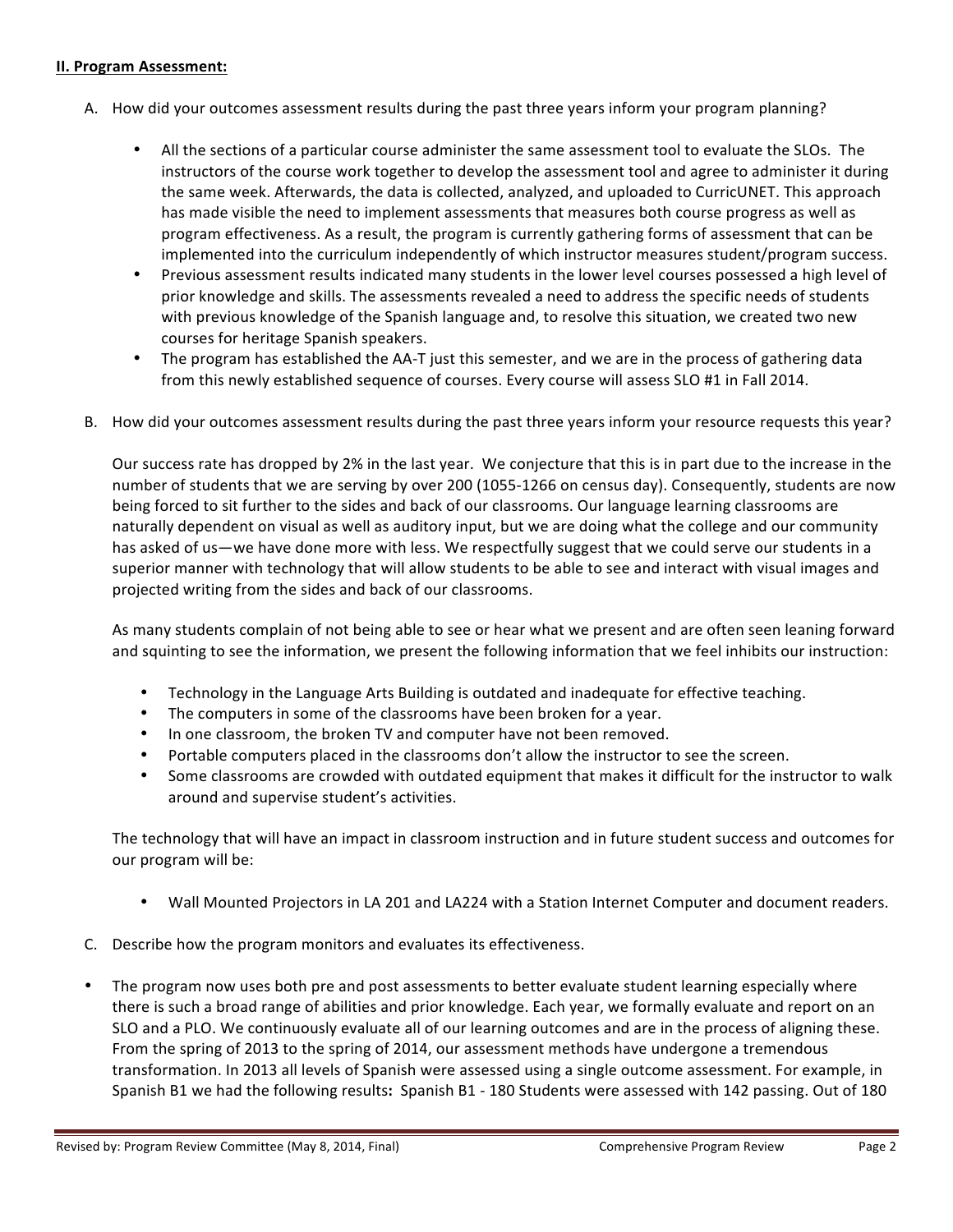students, 82.2% passed the assessment at the 70% level. Students were given an assessment within the language and cultural context of Spanish.

- Within the program we were not satisfied with the timing and felt rushed at having to report everything at the end of the year. As a result, we decided to begin testing the first semester rather than the second, and we had the following results. The total: 240 participants, with 60.2% earning As, Bs and Cs; 39.6% earned Ds and Fs in the fall of 2013.
- Again, we were not satisfied with these results and decided to retest the following spring 2014 with the following results. With a total of 349 students participated in the pretest in the third week of the semester, with 74.7% of the students passing with As, Bs and Cs and 25.3% not passing with Ds and Fs. Results of the post-test: a total of 284 students participated in the post-test with 87.3% of the students passing with As, Bs and Cs and 12.7% not passing with Ds and Fs.

These results led to a conversation where the following analysis took place:

- 13% more students passed the Post-test in April than the Pre-test in February.
- Many students performed better with multiple-choice questions than with mini-essay questions, which led us to believe that students may be knowledgeable in Spanish, but lack writing and critical thinking skills.
- The Post-test results reaffirm our conviction that there are many native speakers of Spanish in Spanish B1 and that more sections of Spanish B35 should be offered to effectively meet their needs.
- D. Describe how the program engages all unit members in the self-evaluation dialogue and process.
	- All instructors in the Spanish program including full-time and adjunct participate in the outcomes assessments. We meet both face to face and through email to develop the assessment instrument as well as to discuss the data and results of the assessment.
- E. Provide recent data on the measurement of the PLOs/AUOs, as well as a brief summary of findings.

The most recent data measuring the success of the program learning outcomes revealed that during the academic year of 2013-2014, a majority of Spanish students performed at the desired outcome level or better. In the spring of 2014, Spanish B4 students were assessed on their writing abilities and the assessment included writing a three-page analytical paper based on an Argentinian film. Spanish B4's performance average was a B, surpassing the C grade range of expected performance outcome. In addition, Spanish B1's listening SLO was assessed in the fall of 2013, edited to include a set of directions with minor modifications to the text, multiple choice questions and writing questions, and re-administered in the spring. As a result, B1 students in the spring performed uniformly across campuses and instructors, within a high C average, outperforming the minimum desired outcome as well. In Fall 2013, Spanish faculty members assessed B3 students listening skills by having them listen to a paragraph with the target vocabulary and grammar. The results concluded that 74.35 of the students passed the assessment; however, we realized that the questions students receive in the future should be in English so that we can assess the listening comprehension skills without the reading comprehension skills interfering in the assessment. In addition, we also assessed SLO #1 in Spanish B35 during the spring of 2014. At the beginning of the semester students took a pre-test measuring their knowledge of syllabification, diphthongs, and accent rules. The results were that 86% of the 28 students who the pre-test failed with the other 14% scoring in the D range. Once the post-test was administered, 100% of the students passed, with 75% scoring in the A and B range. The success of the students is due to the fact that the material was introduced early in the course and reinforced during the semester.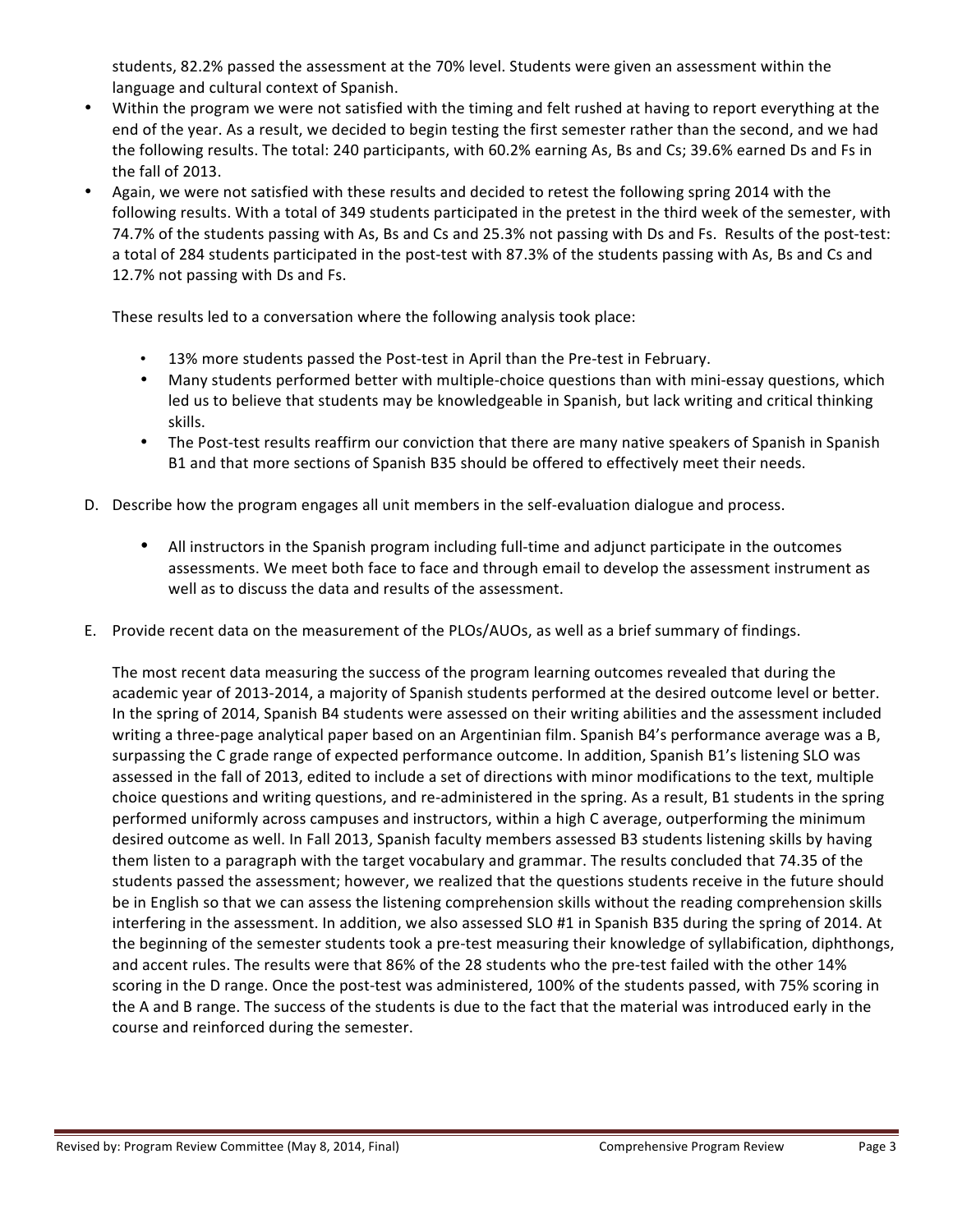F. What have the program's PLOs/ AUOs revealed or confirmed in the last three years?

The findings have confirmed that the students exiting our program as Spanish minor/majors are at the desired performance level needed to compete and transfer to four year institutions and are likely to succeed. In addition, the last two years of data collection has consistently revealed the need to increase the number of sections of Spanish B35. According to our assessment results, many heritage speakers demonstrate no difficulties performing at the A range, even providing evidence of an intermediate native speaker level. Within the third week of the semester during the pre-test assessment, 74.7% of students passed with As, Bs and Cs. The data confirmed our suspicion that many students that enrolled in beginning Spanish are native speakers. With written proof, we have identified a great number of students who are not true beginners of Spanish, further reenforced by the overall college data trend with an increase of Latino students which confirms that up to 50% of the entire Spanish program's first semester courses may need to be in sections of Spanish B35.

- G. If applicable, list other information, data feedback or metrics to assess the program's effectiveness (e.g., surveys, job placement, transfer rates, output measurements).
- H. Discuss the strengths of your program.
	- We have maintained consistent enrollment in the program, with an average of 1400 students since 2009. In addition, our productivity rates remain constant.
	- We have transitioned from 5 units to 4 units in our lower level Spanish courses. This has increased our student-to-faculty ratio as every full-time professor is now teaching a minimum of 4 courses which will be reflected in a substantial gain in productivity.
	- This past year we wrote a new AA-T in Spanish where we introduced two new courses, Spanish B35 and B36, for our Spanish Heritage Speaking students.
	- This past year Maritza Salgueiro-Carlisle and David Neville created and recently revised a new Student Education Plan (SEP) Pathways for both the Heritage Speaker students and non-Heritage speaker students.
	- Despite our relatively small program, our faculty serves on various committees across campus. We are represented by Professor Neville on the Assessment Committee, the Academic Senate and as ILO lead for the college. Professor Martinez serves on the Staff Development Committee, ISIT Committee, Women's History and More and the Spanish Club. Professor Jimenez serves in the Curriculum Committee, works with the Career Development Department and participates in the Bilingual Certification Program. Lastly, Professor Salgueiro-Calisle partakes in the Student Conduct Hearing, Dream Act, Shirley Trembley, and Chicano Commencement.
- I. Discuss areas for improvement in your program.
	- 1. The program faculty needs to continuously collaborate in reviewing current assessment tools and instruction materials. Furthermore, adjunct faculty needs to be involved in the dialogue. As a result of faculty collaboration, we can create a set of standardized assessments.
	- 2. BC is a Hispanic Serving Institution and, due to the increasing Hispanic population in our program who have varying levels of prior knowledge and skills in the Spanish language, we need to increase sections of B35 offered every semester.
- J. *If applicable*, describe any unplanned events that impacted your program.

The faculty strongly believed and adamantly fought for five units for all Spanish classes but we were mandated to go down to four.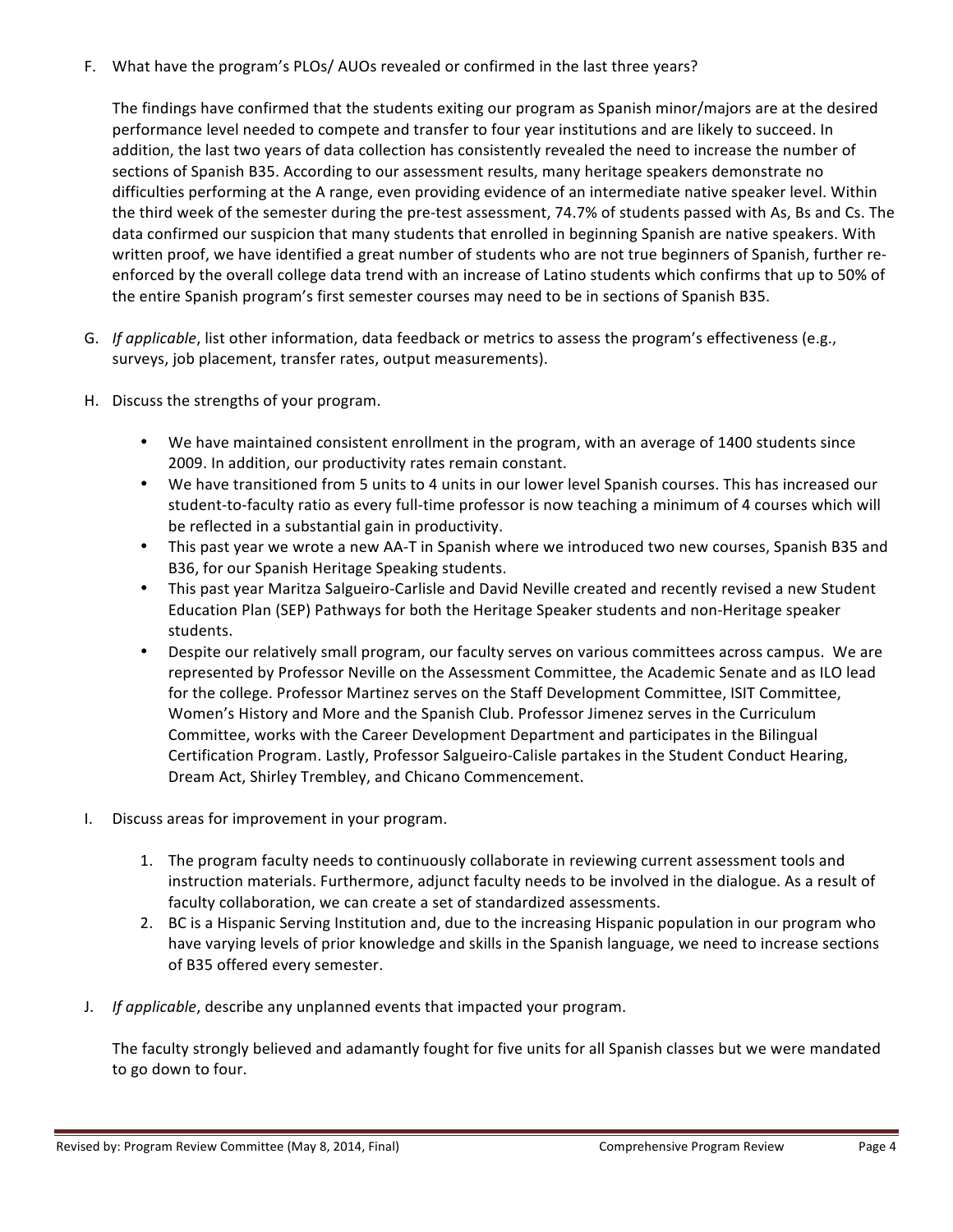# **III. Resource Analysis:**

- A. Human Resources
	- 1. If you are requesting any additional positions, explain briefly how the additional positions will contribute to increased student success. (Faculty Request form; Classified Request form)
	- 2. Professional Development (Professional Development form)
		- a. Describe briefly the effectiveness of the professional development your program has been engaged with (either providing or attending) during the last cycle, focusing on how it contributed to student success.

Members of our department have been involved in many areas of professional development. We have participated in *Habits of Mind* and *Making it Happen* trainings. Professor Neville serves as an Interventionist and Professor Salgueiro-Carlisle as a Mentor. These two programs directly impact our students as we seek to engage, teach, and reinforce habits that will lead to success. We have also been trained on implementing the new SARS Early Alert System, and we are beginning to use it to alert students and support staff of potential educational problems that students might face. Furthermore, we have also been involved in the Program Review training that has been helpful in assessing the data about the students in our program specifically and the college as a whole, allowing us to better identify the areas of improvement. In the fall of 2013, all four faculty members participated in the International Cultural Week presenting on China, Brazil, Russia and study abroad opportunities. During FLEX week several of our professors, including Professors Martinez and Salgueiro-Carlisle, co-presented a workshop related to Latin American cultural beliefs and the importance of Cultural Competence. Both of these workshops were geared to help other faculty members better understand the cultural diversity of their students and to comprehend their cultural backgrounds. The aim was for instructors to design lesson plans that are better suited to impact our BC student population based on cultural differences and the demands of the current job market. Apart from workshops and seminars, Professor Salgueiro-Carlisle had a paper accepted at the International Symposium of the Acquisition of Second Language Speech.

b. Provide rationale for future professional development opportunities and contributions that your program can make.

In conjunction with the counseling department, we are preparing documents that will give direction to the advisement center staff into which course a student should be registered. This should make registration and course placement more efficient and streamlined. As in the fall of 2013, all four fulltime faculty members will continue to participate in the International Cultural Week in order to give our program greater visibility while sharing the knowledge related to our areas of expertise. Finally, in conjunction with our identification as a Hispanic Serving Institution, Professor Martinez has begun the Spanish Club in order for students to have a venue to practice their Spanish and continue to be exposed to Spanish-American culture while contributing something of value to the community.

- B. Facilities (M&O requests can be submitted by completing the M&O Request form.)
	- 1. Assess the effectiveness of the facilities used by your program in meeting college strategic goals.

The Spanish classroom facilities continue to be used to their maximum capacity as Spanish instructors increase their student cap up to ten percent per class. However, the college's strategic goal to improve the maintenance of the facilities and infrastructure continues to be unsuccessful, as foreign language students lack the ability to use efficient technology in the classroom. Regarding student success, collaboration, communication and integration, the faculty has met all of the desired strategic goals throughout the year.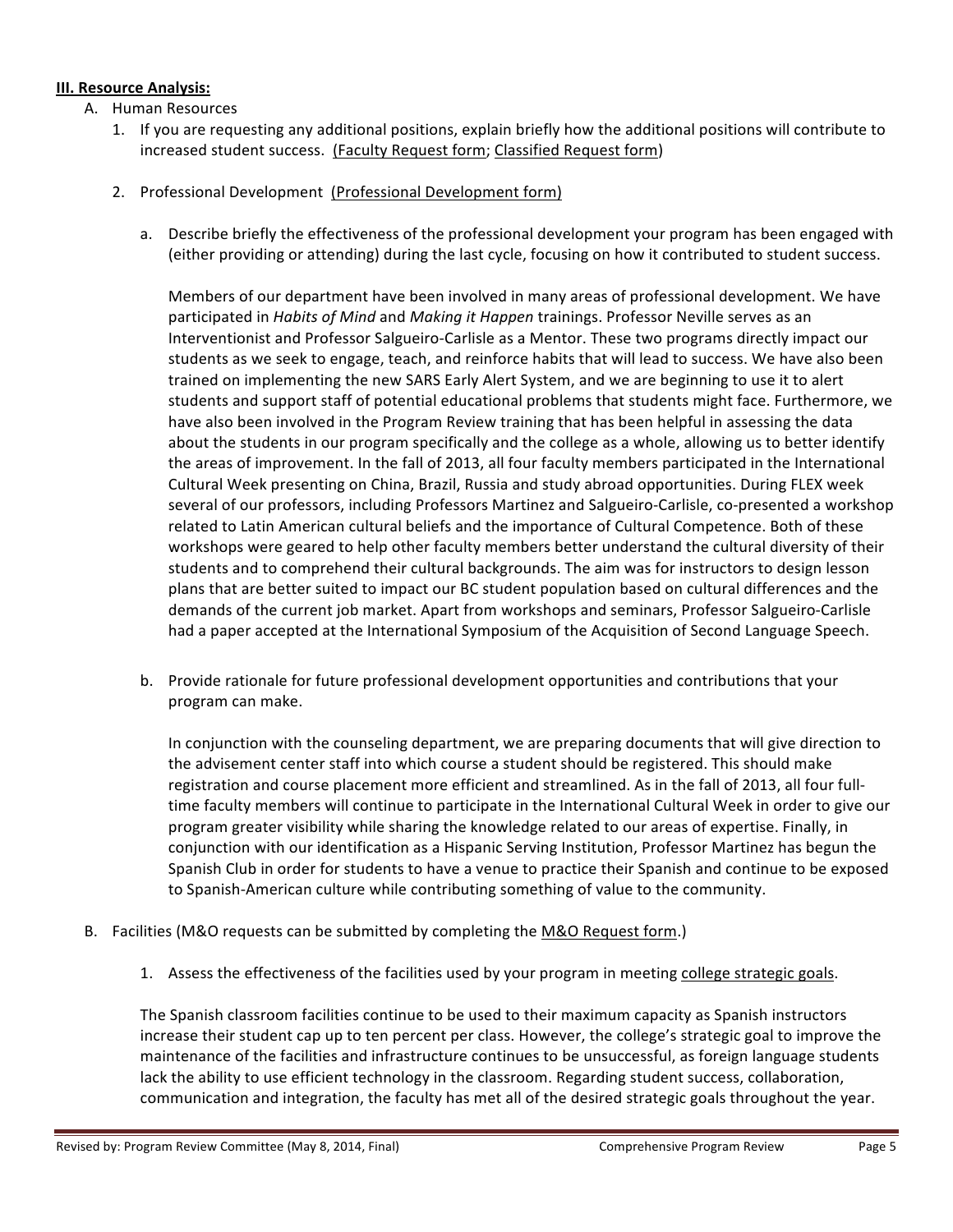2. Justify your facilities and M & O request.

The most meaningful expectation when learning a foreign language requires that the students be able to perform/speak, practice and utilize the new information in real life contexts. In other words, they need to see and hear the information. With the current television sets, we estimate that more than half of our Spanish students are unable to see the information being presented by their peers and by the instructor due to screen size. In addition, due to the instability of the internet connections, TV carts cannot be moved from their corners, further limiting visibility based on location. With the use of a proper means of technology, Spanish faculty would be much more effective and efficient at providing lessons that include cultural content, and a result, increase student interest and further their perceptions on Spanish speaking communities around the world.

- C. Technology (Technology requests can be made by filling out the ISIT Request form.)
	- 1. Has your program received new or repurposed technology in this 3-year cycle?
		- a. If yes, discuss the assessment of its effectiveness as it relates to student, program, or administrative outcomes.

No, we have not received new nor repurposed technology; although, it should be noted that we do receive great support from our IT professionals with what we do have.

b. If no, what technology could play a contributing factor in future student success and outcomes for your program? How would you evaluate the effectiveness of this technology?



This picture was taken from the back of LA 224.

The technology we are requesting are wall mounted projectors. The effectiveness of the basic technology we are requesting is commonly used across the country by Spanish programs and the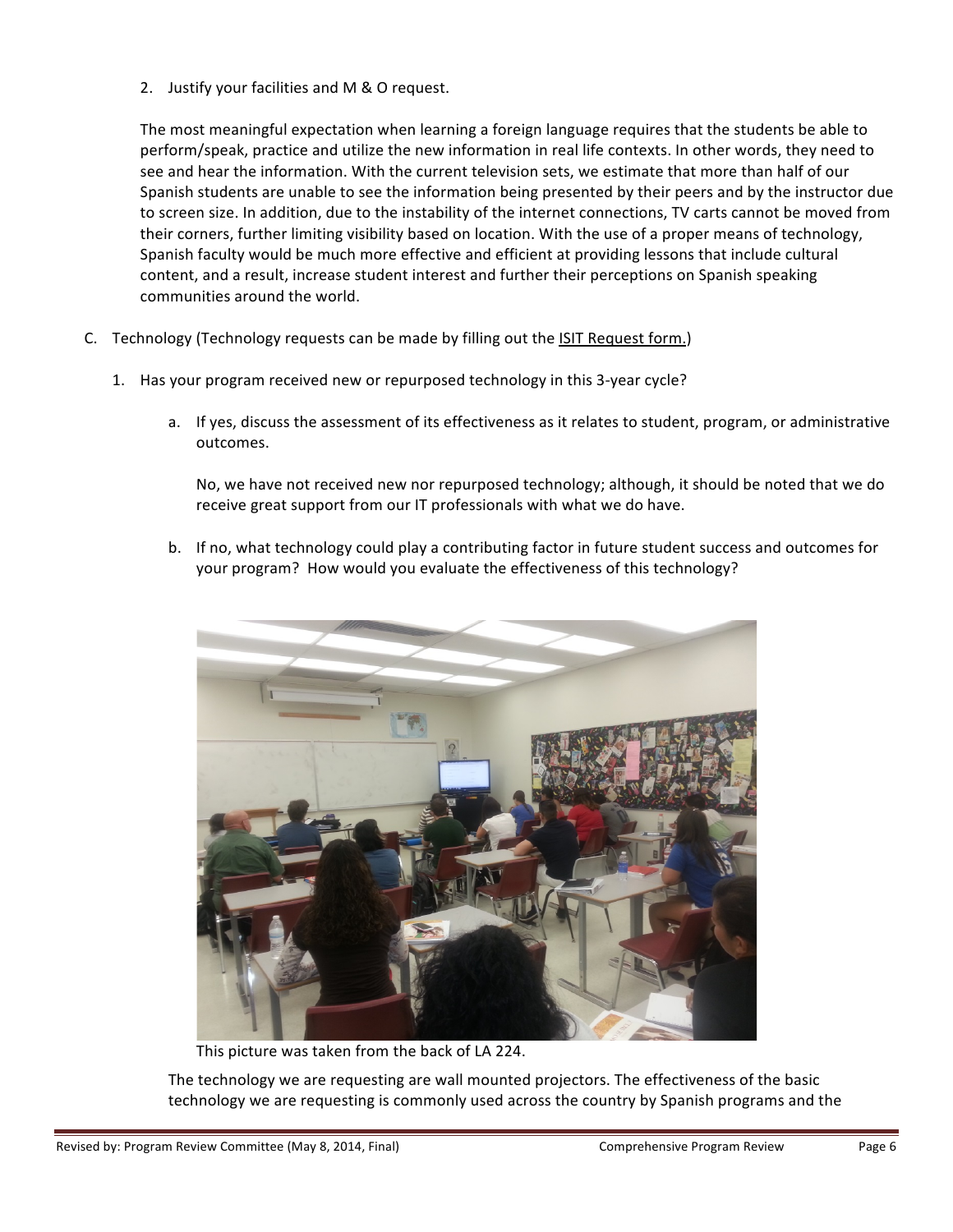requested technology is not expensive or new technology. Nonetheless, wall-mounted projectors would have a positive impact on implementing dynamic lesson plans, more student and instructor presentations, and the possibility for all students to have access to presentations. The increased size of the visual image would make it possible for students to actually see the text and other visual images.

Without the wall-mounted projectors, we cannot assess the effectiveness of how technology influences student success. We can assess that the lack of such technology is hindering student success by eliminating diverse sources we can incorporate in the classroom. In conclusion, the wall projectors would increase student success by allowing us to integrate diverse immersion opportunities.

2. Discuss the effectiveness of technology used in your area to meet college strategic goals.

The Spanish program rarely implements the use of technology because we do not have effective technology. With what we have, we can play listening activities and attempt to provide power point presentations.

3. Does your program need new or repurposed technology to support student success? Justify your ISIT Technology Request and your vision for meeting student, program, or administrative unit outcomes for this next 3-year cycle.

The wall projectors will aid the instructors in connecting more students, more effectively, to the larger foreign language community. This is particularly significant to our non-heritage speaking students who are receiving limited exposure to the language outside of classroom. In general, visual images have a tremendous impact on the learner and generate motivation and enthusiasm, two critical components that research has proven to determine student success in foreign languages.

In addition, visual images allow the instructors to diversify the exposition of the material in ways that enhance the learning experience for those students who are visual or auditory learners. Lastly, by having reliable access to technology, instructors are not limited by whether the equipment will work on any given day, jeopardizing their lesson plans and ultimately, the learning outcomes. In addition, the computer stations will not be taking over the whiteboard space and the internet cords will not be affected by the constant movement of the carts and as a result, will prove more reliable with less required maintenance and repair. The projector mounted on the wall will also defy current structural limitations, and contribute by enabling all students access to the images being presented and not be limited by the angle in which the television is set.

The Spanish program learning outcomes are based on five principles: communications, connections, comparisons, communities and cultures. With the use of effective technology, all of the five principles can be implemented and assessed.

D. Budget (Changes to the budget allocation can be requested using the Budget Change Request Form). If you are requesting any additional funding, explain briefly how it will contribute to increased student success.

N/A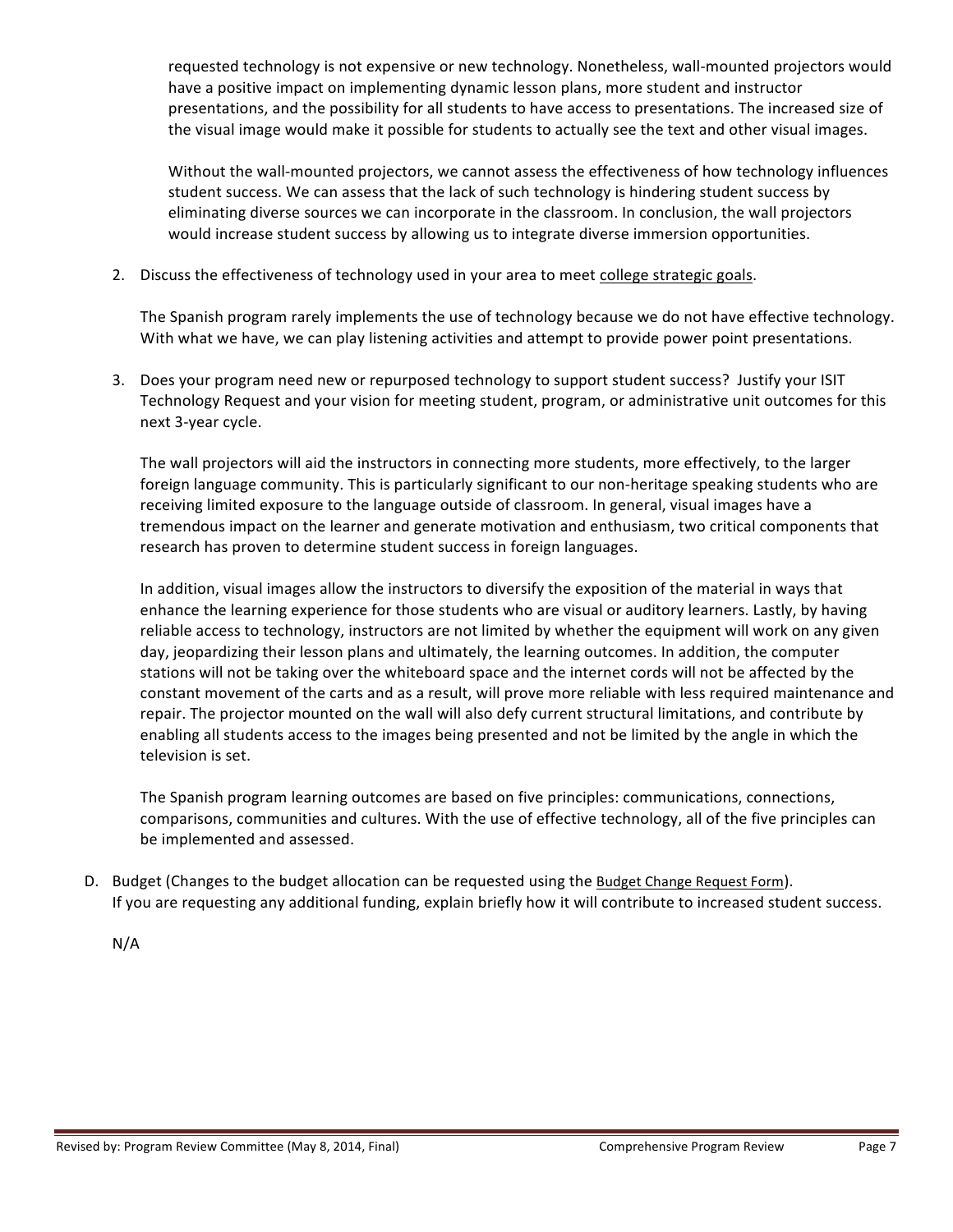# **IV. Trend Data Analysis:**

Review the data provided by Institutional Research. Provide an analysis of program data throughout the last three years, including:

A. Changes in student demographics (gender, age and ethnicity).

Our demographics have remained fairly stable over the past three years with an increase in students of Hispanic/Latino ethnicity of 3%, among an increase of nearly 200 students (718-906). We are serving a significantly higher percentage of students younger than 19 ranging from 32% to 34%, while the college as a whole is at 25%. From 20-29 years we are serving 54% while the college is serving 52%. Beginning with ages 30-39 and up we serve a significantly smaller percentage than the college (30-39 8% vs. 13%, 40+ is 5% vs. 10%). One possible reason for these lower numbers is the difficulties older students experience in seeing instructional materials.

B. Changes in enrollment (headcount, sections, course enrollment, and productivity).

Our enrollments have increased from 1055-1266 on census day, our sections have also increased from 40-44, and our students-per-section number has gone from 26 to 29. Our productivity increased modestly from 15.3-15.4. In general, our productivity is stable but lower than the college as a whole (17.2). This is due to the nature of language instruction, which does not lend itself to large classes in a lecture hall environment, such as English, ESL, Japanese and ASL. It should also be noted that the number of students that we are serving has increased as well as our overall productivity.

C. Success and retention for face-to-face as well as online/distance courses.

Our success rates have ranged from 72% to 71% over the past three years. Our 5-year success rate is higher than the college for 19 and younger (66% vs. 72 %), and 20-29 (66% v. 71%) but then falls for 30 and older (72% v. 64%). For all age groups combined over the last 5 years we are higher than the college average by 3% (67%-70%). 

- D. Degrees and certificates awarded (three-year trend data for each degree and/or certificate awarded). See chart below
- E. Other program-specific data (please specify or attach).
- F. List degrees and certificates awarded (three-year trend data for each degree and certificate awarded). Include targets (goal numbers) for the next three years.

| Degree or Certificate |      | 2011-   2012-   2013-   2014-   2015-   2016- |      |      |      |      |
|-----------------------|------|-----------------------------------------------|------|------|------|------|
|                       | 2012 | 2013                                          | 2014 | 2015 | 2016 | 2017 |
| AA Degree Spanish     | a    | 6                                             | 10   |      |      |      |
| AA-T Degree Spanish   |      |                                               |      | 20   | 30   | 40   |
|                       |      |                                               |      |      |      |      |
|                       |      |                                               |      |      |      |      |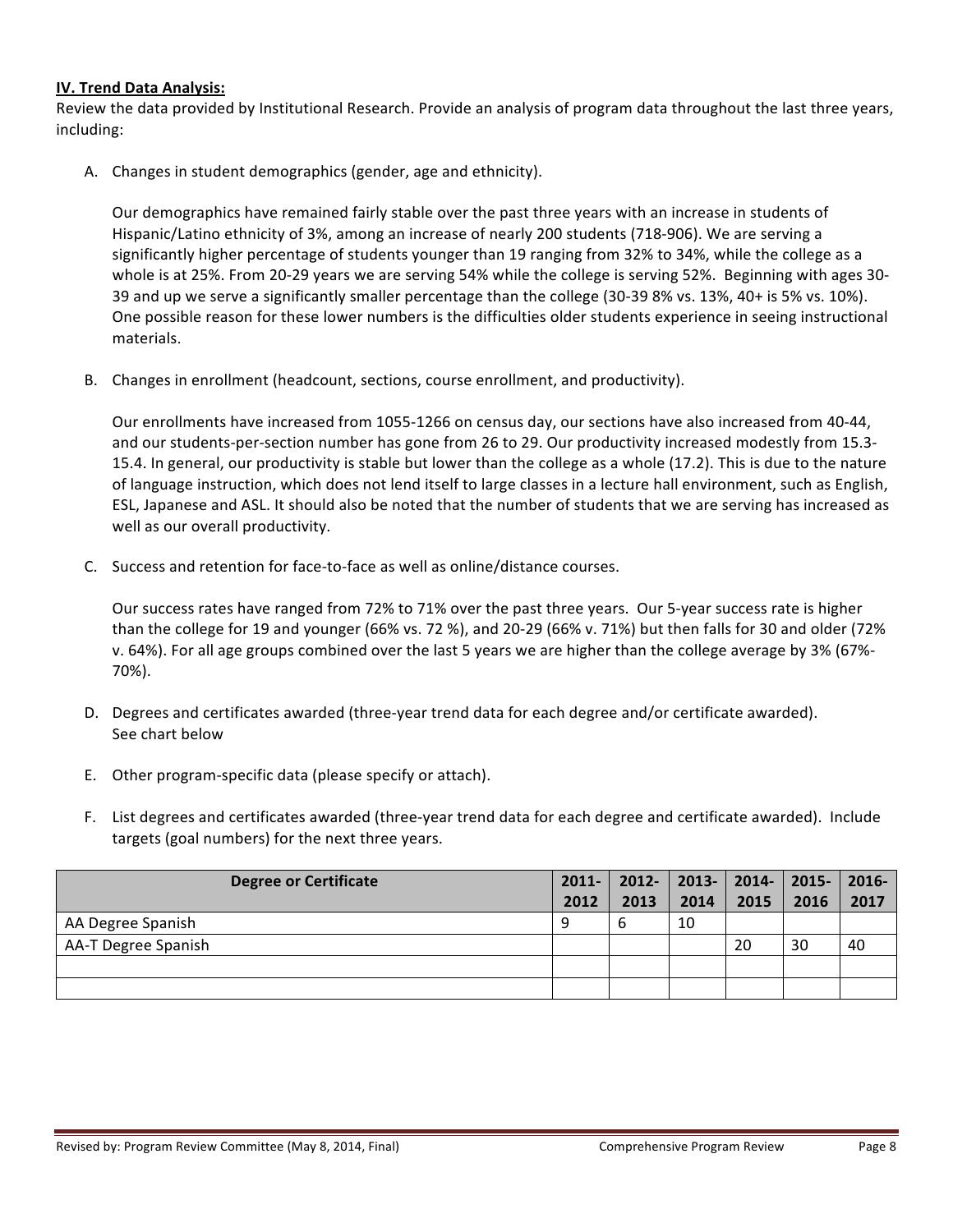# **<u>V. Progress on Previously Established Program Goals, Future Goals and Action Plans:</u>**

A. List the program's goals from the previous Program Review. For each goal, please discuss progress and changes. If the program is addressing more than two (2) goals, please duplicate this section.

| <b>Previously Established Goal</b><br>(state goal)                                                                | Which institutional goals from<br>the Bakersfield College<br><b>Strategic Plan will be advanced</b><br>upon completion of this goal?<br>(select all that apply)                  | <b>Progress on goal</b><br>achievement<br>(Choose one)                                         | <b>Comments</b><br>(if applicable)                                                                                                                                                                                                                                                                                                                                                                                                                                                                                                        |
|-------------------------------------------------------------------------------------------------------------------|----------------------------------------------------------------------------------------------------------------------------------------------------------------------------------|------------------------------------------------------------------------------------------------|-------------------------------------------------------------------------------------------------------------------------------------------------------------------------------------------------------------------------------------------------------------------------------------------------------------------------------------------------------------------------------------------------------------------------------------------------------------------------------------------------------------------------------------------|
| 1. Develop a Foreign Language<br>Program Website for the<br>2013-14 Academic Year<br>2. Conduct a Spanish faculty | 1: Student Success<br>2: Communication<br>3: Facilities & Infrastructure<br>4: Oversight & Accountability<br>5: Integration<br>6: Professional Development<br>1: Student Success | Completed:<br>March 2014<br>(Date)<br>Revised:<br>(Date)<br>(state revised goal)<br>Completed: | This goal was<br>accomplished by<br>developing a Spanish<br>Program Website that<br>introduces the Spanish<br>faculty, the current<br>courses, information<br>about student placement,<br>and course sequence.<br>So far that goal has not                                                                                                                                                                                                                                                                                                |
| meeting once or twice per<br>semester in Delano.                                                                  | 2: Communication<br>3: Facilities & Infrastructure<br>4: Oversight & Accountability<br>5: Integration<br>6: Professional Development                                             | (Date)<br>$\boxtimes$ Revised:<br>May 2015 (Date)<br>(state revised goal)                      | been implemented.<br>Revise Goal: We are<br>working with the part-<br>time faculty in the Delano<br>campus by keeping them<br>informed on textbook<br>adoptions, chapters<br>covered in each course,<br>facilitating syllabi for<br>guidance and answering<br>any questions they have<br>regarding teaching,<br>testing, and assessing<br>SLOs. We keep in touch<br>with the Delano faculty<br>through emails, texting<br>and phone calls. We<br>remain committed to<br>establishing face-to-face<br>meetings with the Delano<br>faculty. |
| 3. Seek data to further<br>understand departmental<br>decreases in non-Hispanic<br>student enrollments.           | 1: Student Success<br>2: Communication<br>3: Facilities & Infrastructure<br>4: Oversight & Accountability<br>5: Integration<br>6: Professional Development                       | Completed:<br>2014<br>(Date)<br>Revised:<br>(Date)<br>(state revised goal)                     | The faculty has sought<br>data regarding the<br>decreases in this<br>population in our courses<br>and has come to the<br>conclusion that our<br>decrease mirrors that of<br>the college as a whole.                                                                                                                                                                                                                                                                                                                                       |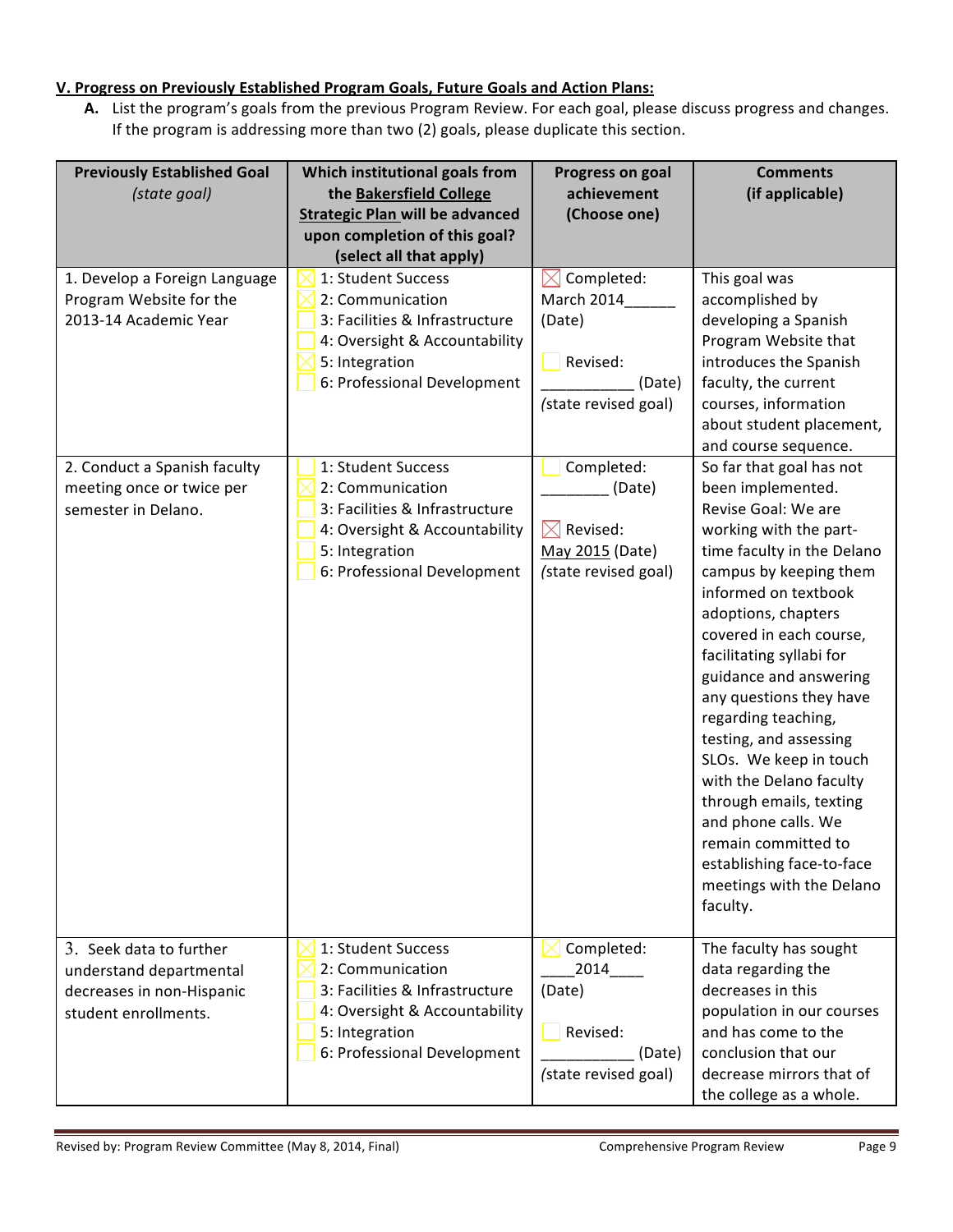B. List the program's goals for the next three years. Ensure that stated goals are specific and measurable. State how each program goal supports the College's strategic goals. Each program goal must include an action plan.

| <b>Future Goal</b>                                                                                                   | <b>Action Plan</b>              | Lead person for                | <b>Timeline for Completion:</b> |  |  |
|----------------------------------------------------------------------------------------------------------------------|---------------------------------|--------------------------------|---------------------------------|--|--|
|                                                                                                                      |                                 | this goal                      |                                 |  |  |
| 1. Increase offerings to                                                                                             | Increase the number of Heritage | Maritza Salguiero-             | 2014-15                         |  |  |
| <b>Heritage Speakers</b>                                                                                             | Speaker Classes to increase     | Carlisle                       |                                 |  |  |
|                                                                                                                      | retention an success for our    |                                |                                 |  |  |
|                                                                                                                      | Hispanic/Latino population      |                                |                                 |  |  |
| Which institutional goals from the Bakersfield College Strategic Plan will be advanced upon completion of this goal? |                                 |                                |                                 |  |  |
| (select all that apply)                                                                                              |                                 |                                |                                 |  |  |
| 1: Student Success                                                                                                   | 2: Communication                | 3: Facilities & Infrastructure |                                 |  |  |
| 4: Oversight & Accountability                                                                                        | 5: Integration                  | 6: Professional Development    |                                 |  |  |

| <b>Future Goal</b>               | <b>Action Plan</b>                                                                                                   | Lead person for                | <b>Timeline for Completion:</b> |
|----------------------------------|----------------------------------------------------------------------------------------------------------------------|--------------------------------|---------------------------------|
|                                  |                                                                                                                      | this goal                      |                                 |
| 3. Incorporate New SLOs, and     | Write and approve SLOs<br>1.                                                                                         | David Neville                  | 2014-15                         |
| PLOs, to be in line with ILOs as | and PLOs                                                                                                             |                                |                                 |
| well as creating Course          | Write and approve<br>2.                                                                                              |                                |                                 |
| Objectives to be in compliance   | Course Objectives                                                                                                    |                                |                                 |
| with ACCJC                       | Submit for revision<br>3.                                                                                            |                                |                                 |
|                                  |                                                                                                                      |                                |                                 |
|                                  | Which institutional goals from the Bakersfield College Strategic Plan will be advanced upon completion of this goal? |                                |                                 |
| (select all that apply)          |                                                                                                                      |                                |                                 |
|                                  |                                                                                                                      |                                |                                 |
| 1: Student Success               | 2: Communication                                                                                                     | 3: Facilities & Infrastructure |                                 |
| 4: Oversight & Accountability    | 5: Integration                                                                                                       | 6: Professional Development    |                                 |
| <b>Future Goal</b>               | <b>Action Plan</b>                                                                                                   | Lead person for                | <b>Timeline for Completion:</b> |
|                                  |                                                                                                                      | this goal                      |                                 |
| 3. Increase the use of the       | The department shares the                                                                                            | Lily Martinez                  | 2014-16                         |
| language laboratory.             | language laboratory with the ASL                                                                                     |                                |                                 |
|                                  | Program and the ESL                                                                                                  |                                |                                 |
|                                  | department. Integrate laboratory                                                                                     |                                |                                 |
|                                  | activities into the courses.                                                                                         |                                |                                 |
|                                  | 1. Evaluate needs and how                                                                                            |                                |                                 |
|                                  | the computer lab can                                                                                                 |                                |                                 |

| 2.                                                                                                                                              | Evaluate needs and how<br>the computer lab can<br>best be used by<br>professors and students.<br>Research software<br>options. |                                                               |  |
|-------------------------------------------------------------------------------------------------------------------------------------------------|--------------------------------------------------------------------------------------------------------------------------------|---------------------------------------------------------------|--|
| 3.                                                                                                                                              | Purchase and arrange for<br>training.                                                                                          |                                                               |  |
| Which institutional goals from the Bakersfield College Strategic Plan will be advanced upon completion of this goal?<br>(select all that apply) |                                                                                                                                |                                                               |  |
| 1: Student Success<br>4: Oversight & Accountability                                                                                             | 2: Communication<br>5: Integration                                                                                             | 3: Facilities & Infrastructure<br>6: Professional Development |  |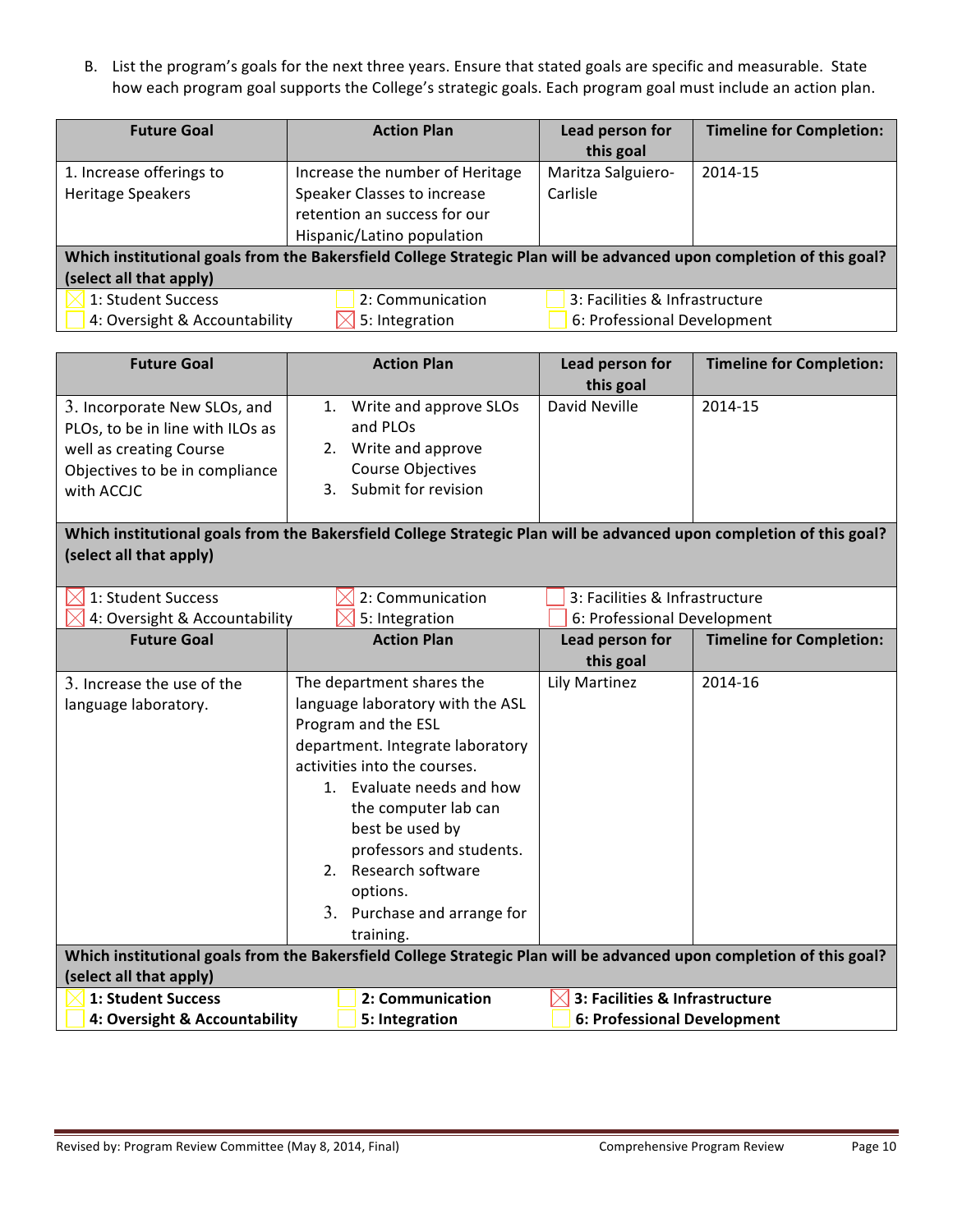- VI. Curricular Revisions (Instructional Programs only):
- A. Review of Course Information:
- $\circ$  Column A list all of the courses associated with the degree.
- $\circ$  Column B list the Fall term the review process will be started for ongoing compliance.
- $\circ$  Column C list the compliance due date.
- $\circ$  Column D list any changes to courses with regard to distance education.
- $\circ$  Column E list corresponding C-ID descriptors if available. http://www.c-id.net/

# \*\*Dates listed should reflect a five year cycle allowing for one year of review to maintain ongoing compliance\*\*

| A. Course           | <b>B. Fall Term Review</b><br>will be submitted | C. Compliance due<br>date | D. Distance<br>Education<br>changes | E. C-ID<br>Descriptors<br>available |
|---------------------|-------------------------------------------------|---------------------------|-------------------------------------|-------------------------------------|
| Span B1             | 2018                                            | 2019                      | N/A                                 | Span 100                            |
| Span B <sub>2</sub> | 2018                                            | 2019                      | N/A                                 | <b>Span 110</b>                     |
| Span B3             | 2018                                            | 2019                      | N/A                                 | Span 200                            |
| Span B4             | 2018                                            | 2019                      | N/A                                 | Span 210                            |
| Span B35            | 2018                                            | 2019                      | N/A                                 | Span 220                            |
| Span B36            | 2018                                            | 2019                      | N/A                                 | Span 230                            |
|                     |                                                 |                           |                                     |                                     |

### A. Review of Program Information:

Is the program information housed in CurricUNET accurate? (Considerations: changes in course(s) names and/or suffixes as well as additions/deletions of courses). If not, then a program modification needs to be started in CurricUNET to reflect the necessary changes. Explain the requested changes below.

Yes, the program information housed in CurricUNET is accurate. However, the SEP in "attached files" has some errors. The originators of the SEP will correct the errors and the revised SEP will be reflected in the addendum.

Is the program and course listing information in the current catalog accurate? If not, list the requested changes below. Catalog information should reflect what is in CurricUNET.

Some errors were identified in the current 2014-2015 BC Catalog. Sharon Bush is working on correcting the errors and changes will be reflected in the addendum as of September 30, 2014.

B. Student Education Plan (SEP) Pathway(s) uploaded to "Attached Files" in CurricUNET.

If applicable, SEP Pathway with CSU Breadth indicated? Yes, but only partially.

If applicable, SEP Pathway with IGETC indicated? No. None of the courses shows IGETC status.

If applicable, SEP Pathway with BC General Education indicated? Yes.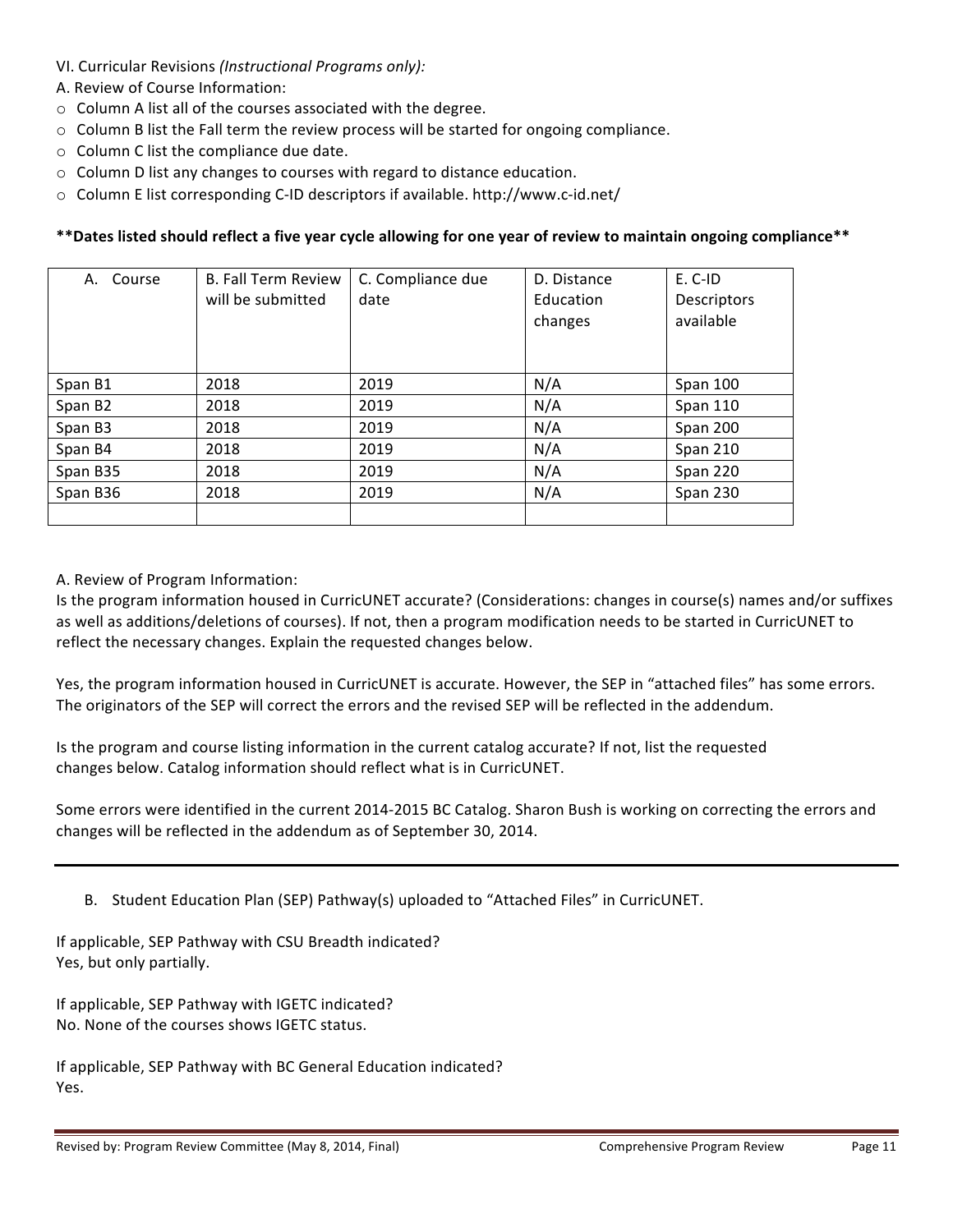### \*\*Please ensure that the information housed in CurricUNET and the current catalog match. \*\*

C. If applicable, provide a description of the program's future adoption of C-ID descriptors and Associate Degree for Transfer (ADT) or Model Curricula.

All Spanish courses have been submitted to C-ID for approval and are currently "in progress." The Spanish ADT was approved at BC Curriculum Committee level on March 27, 2014, and has now been approved at the state level.

\_\_\_\_\_\_\_\_\_\_\_\_\_\_\_\_\_\_\_\_\_\_\_\_\_\_\_\_\_\_\_\_\_\_\_\_\_\_\_\_\_\_\_\_\_\_\_\_\_\_\_\_\_\_\_\_\_\_\_\_\_\_\_\_\_\_\_\_\_\_\_\_\_\_\_\_\_\_\_\_\_\_\_\_\_\_\_\_\_\_\_\_\_\_\_\_\_\_

#### **VII. Faculty and Staff Engagement:**

A. Discuss how program members have engaged in institutional efforts such as committees, presentations, and departmental activities.

The faculty in the Spanish program is very active on campus wide committees. Each faculty member in the department serves on two or more committees. Members of the faculty regularly attend conferences related to foreign language teaching, assessment, and other areas that are vital to our department and college. In addition, Spanish faculty also present at the college as well as at conferences. Please refer to Program Assessment H for in-depth details.

B. *Instruction Only*: Discuss how adjunct faculty are included in departmental training, discussions and decisionmaking.

The faculty includes the adjunct faculty in the textbook adoptions, SLO assessments, and department meetings. Some faculty members also give one-to-one training on the electronic materials associated with new adoptions as well as sharing syllabi, exams, and teaching materials.

### **VIII. Program Funding Sources:**

Identify any non-KCCD general fund sources

|             | <b>Title of</b><br><b>Account/Grant/Categorical</b><br><b>Funding</b> | <b>Start Date</b> | <b>End Date</b> | Percentage of<br><b>Program Budget</b><br>Covered | <b>Positions funded</b><br>wholly or in part |
|-------------|-----------------------------------------------------------------------|-------------------|-----------------|---------------------------------------------------|----------------------------------------------|
| Foundation  |                                                                       |                   |                 |                                                   |                                              |
| Accounts    |                                                                       |                   |                 |                                                   |                                              |
| Grants      |                                                                       |                   |                 |                                                   |                                              |
| Categorical |                                                                       |                   |                 |                                                   |                                              |
| Funding     |                                                                       |                   |                 |                                                   |                                              |

### **IX. Conclusions and Findings:**

Present any conclusions and findings about the program.

Our department has undergone major changes during the past three years. We introduced two new Heritage Speaker courses and established a new AA-T program in Spanish. In addition, we have two new faculty members in the program and adopted new textbook materials.

One extant and manifest concern that our department has regards technology in the classroom. We have identified the need for wall mounted projectors in LA 201 and LA 224 as being the most pressing technological concern. Our students' ability to view and interact with the visual images as well as instruction presented visually in Power Point presentations and other written information is a disadvantage to our students that we feel should be resolved.